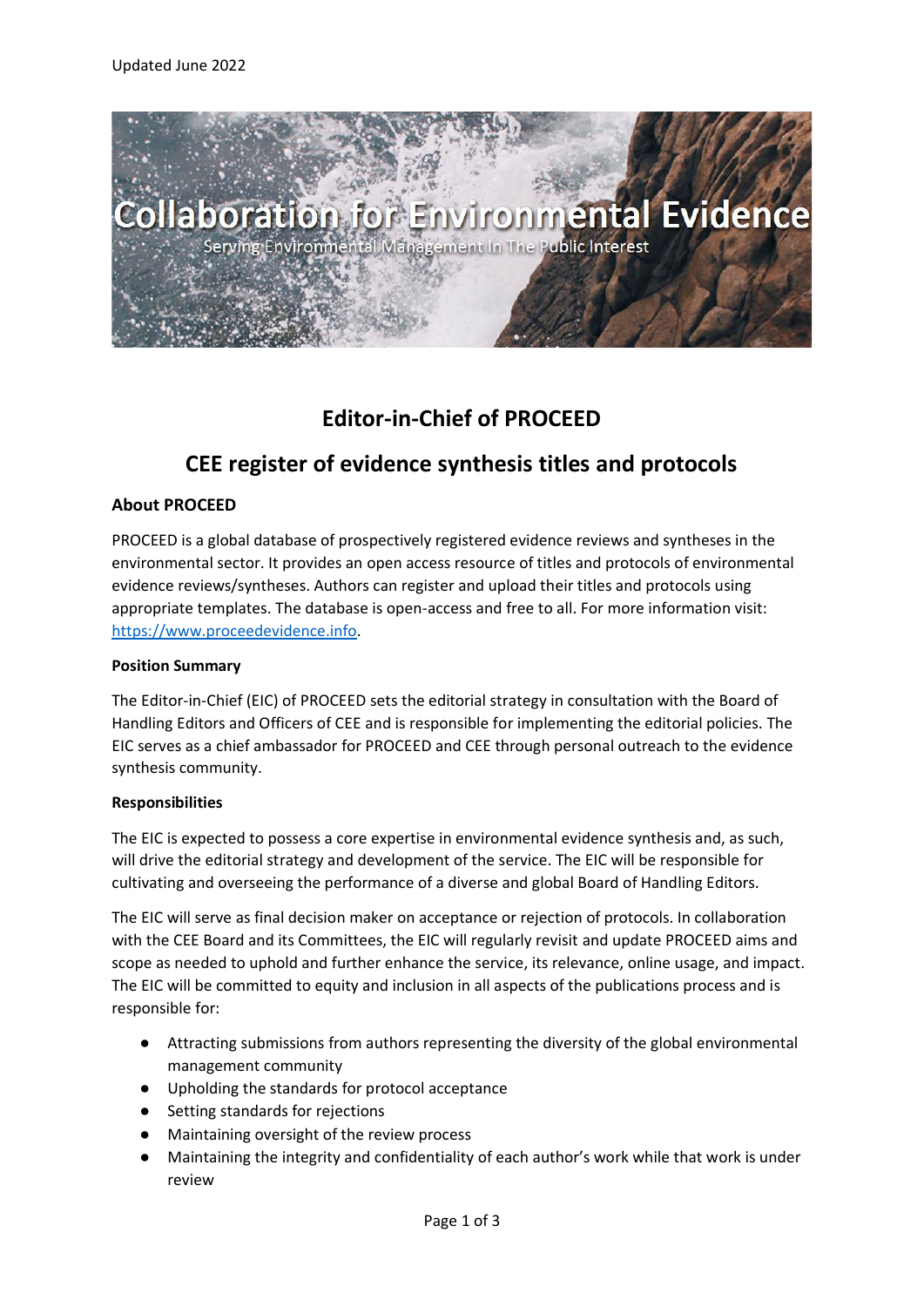The main tasks associated with this post are:

- Corresponding with authors and editors, regarding review and/or manuscript decisions
- Handling incidences of disagreement or complaint, while keeping the CEE informed, as appropriate
- Be conversant with issues and approaches around avoiding bias in evaluation and editorial processes
- Delivering adequate inventory of high-quality protocols as agreed with the CEE Board
- Liaising with our partners at the Julius Kuhn Institute to make changes and improvements to the PROCEED website.

#### **Additional Duties**

To hold an annual Publications Strategy and Editorial Board Meeting.

Report annually to the CEE Board regarding the performance of the service and its editorial board. The EIC serves as an ex-officio member of the CEE Board and is expected to work in a collaborative manner with the Board and Officers of CEE.

#### Qualifications and Required Skills

The CEE seeks a creative, dynamic EiC to lead the development of PROCEED as a service to the evidence synthesis community globally. The EiC must possess the energy and vision to sustain and further develop the service as a leader in environmental evidence synthesis.

The new EIC will:

- Be an active researcher and recognized expert in the field of environmental evidence synthesis or closely allied field.
- Have a background that reflects high standards in research and publication
- Be in a position to attract respected experts to serve on the PROCEED Editorial Board
- Possess editorial experience with a scholarly journal or similar service
- Be fair and trustworthy, while possessing the ability to make difficult decisions
- Have a willingness to explore the use of social media and technology tools as a means of enhancing service usage and author interest
- Demonstrate leadership, organizational and communication skills, with a focus on service and positive author experiences.
- Be conversant with issues and approaches around avoiding bias in evaluation and editorial processes.

The CEE expects that the EiC will perform the editorial obligations in a manner consistent with the highest standards of professionalism, competence, integrity, and ethics, and not engage in any conduct that may bring harm or disrepute upon PROCEED or CEE.

#### **Term and remuneration**

The Editor-in-Chief will serve an initial 1-year term, assuming full responsibility as EiC. At the discretion of the CEE Board, the EIC's contract may be renewed. Remuneration is the form of an annual honorarium.

#### **How to Apply**

The CEE encourages individuals with diverse and global backgrounds to apply for this position.